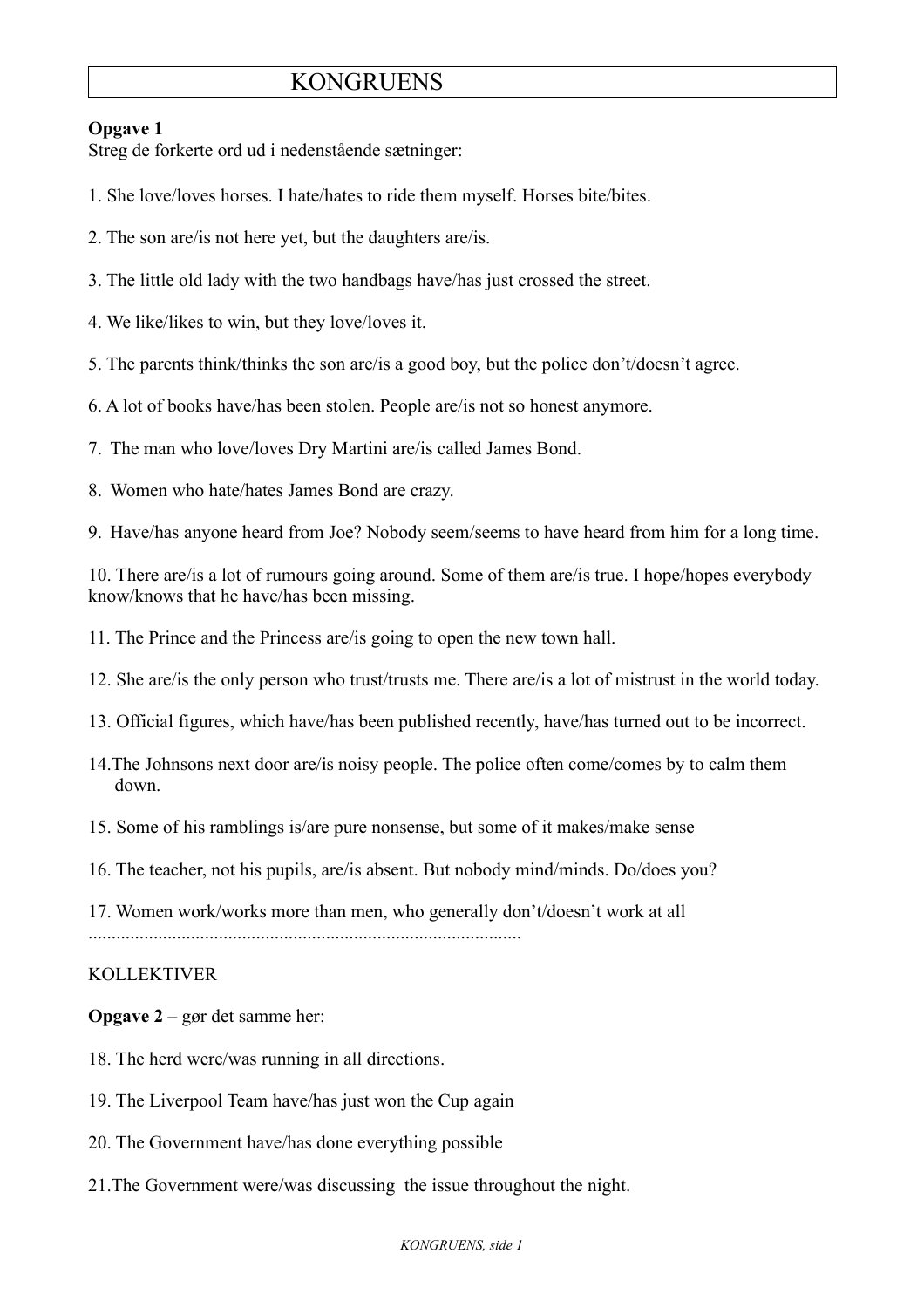KONGRUENS - REGLER

Formuler nu så mange regler du kan om kongruens på baggrund af opgave 1 og skriv i hvilke sætninger vi kan finde dem anvendt:

| 1. | <u> Alexandria de la contrada de la contrada de la contrada de la contrada de la contrada de la contrada de la c</u>                                                                                                                 |
|----|--------------------------------------------------------------------------------------------------------------------------------------------------------------------------------------------------------------------------------------|
|    | <u> 1989 - Johann Stoff, amerikansk politiker (d. 1989)</u>                                                                                                                                                                          |
| 2. | <u> 1989 - Johann Stoff, deutscher Stoffen und der Stoffen und der Stoffen und der Stoffen und der Stoffen und der Stoffen und der Stoffen und der Stoffen und der Stoffen und der Stoffen und der Stoffen und der Stoffen und d</u> |
|    |                                                                                                                                                                                                                                      |
|    | ,我们也不能在这里的时候,我们也不能在这里的时候,我们也不能在这里的时候,我们也不能会在这里的时候,我们也不能会在这里的时候,我们也不能会在这里的时候,我们也不能                                                                                                                                                    |
|    |                                                                                                                                                                                                                                      |
| 3. |                                                                                                                                                                                                                                      |
|    |                                                                                                                                                                                                                                      |
|    |                                                                                                                                                                                                                                      |
| 4. | <u> 1989 - Johann John Stein, marwolaeth a breninn a breninn a breninn a breninn a breninn a breninn a breninn a</u>                                                                                                                 |
|    | <u> 1999 - 1999 - 1999 - 1999 - 1999 - 1999 - 1999 - 1999 - 1999 - 1999 - 1999 - 1999 - 1999 - 1999 - 1999 - 199</u>                                                                                                                 |
|    |                                                                                                                                                                                                                                      |
|    | $5.$ $\overline{\phantom{0}}$                                                                                                                                                                                                        |
|    |                                                                                                                                                                                                                                      |
|    |                                                                                                                                                                                                                                      |
| 6. | <u> 1980 - John Stein, Amerikaansk politiker (</u>                                                                                                                                                                                   |
|    |                                                                                                                                                                                                                                      |
|    |                                                                                                                                                                                                                                      |
|    | $7.$ $\overline{\phantom{a}}$                                                                                                                                                                                                        |
|    |                                                                                                                                                                                                                                      |
|    |                                                                                                                                                                                                                                      |

## **KOLLEKTIVER**

Hvad er reglerne for kollektiver – se opgave 2: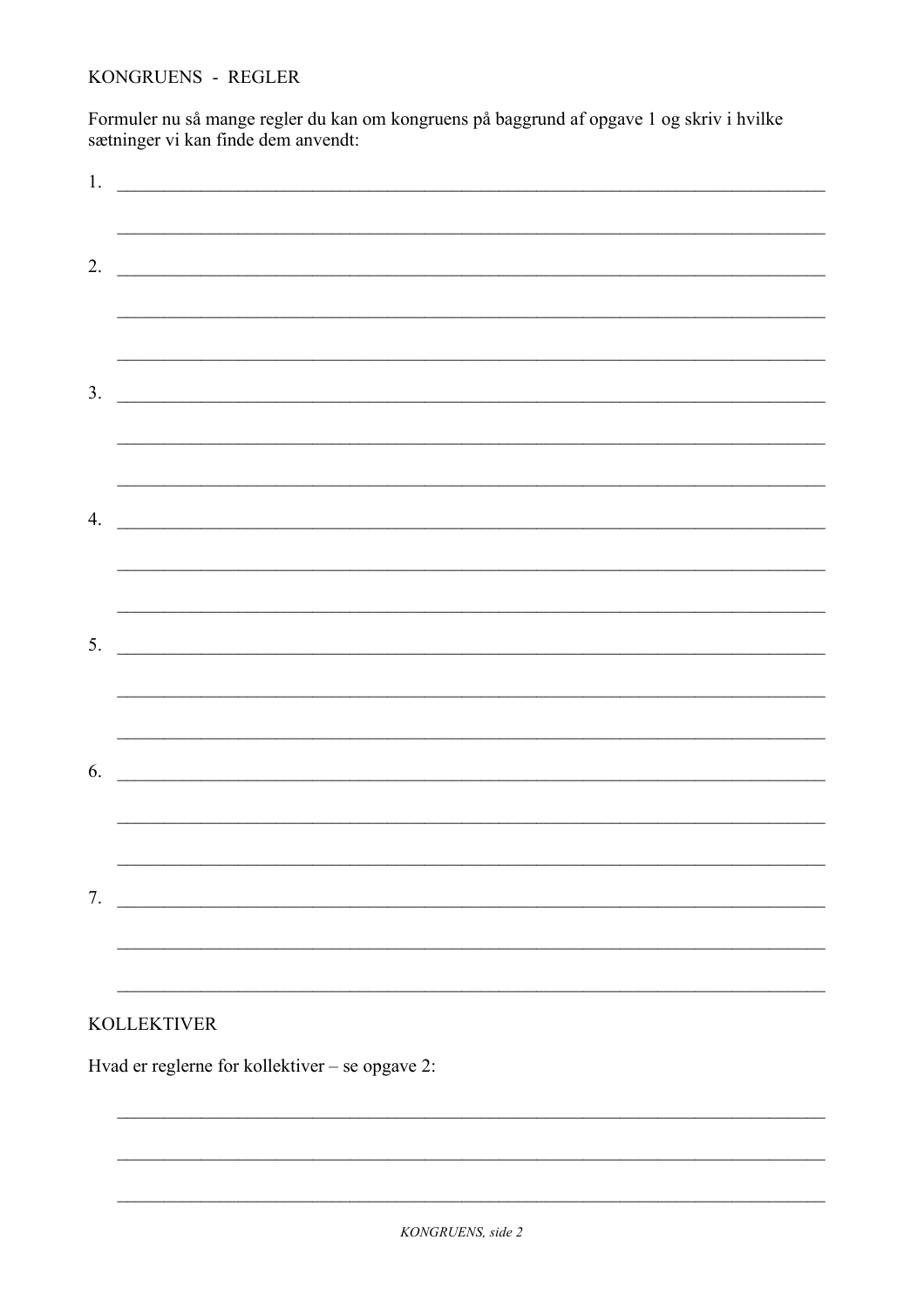### BRUG REGLERNE

- og løs følgende opgaver:

### **Opgave 3**

### **Nedenstående sætninger står i datid. Skriv dem om til nutid.**

He taught twenty students. She wore a red dress. The man felt tired. The man fell off the ladder. The boys were dead. The girl read a book. I began to sweat. I broke my leg. The wind was blowing. He brought apples. He came late. He ate a steak. She gave him a kiss. He told a lie. He won the match. She wrote the letter. He bought a house. He threw the ball. I thought I might. The sweater cost a lot of money. The girl chose to marry.

#### **Opgave 4**

## **I nedenstående historie har der sneget sig fem kongruensfejl ind. Find dem og ret.**

The fairy tale is about a little girl who go out in the wood to visit her sick grandmother. On the way she meets the big bad wolf, but it don't scare her at all. Later when she arrives at her grandmother's cottage, the wolf is lying in the old lady's bed. Grandmother have been eaten, and the wolf has put on her nightgown. Now it also eats the little girl, but luckily a huntsman pass by while the wolf lies snoring inside the cottage. The huntsman kills the wolf, cuts it open, and grandmother and Little Red Ridinghood steps out – alive.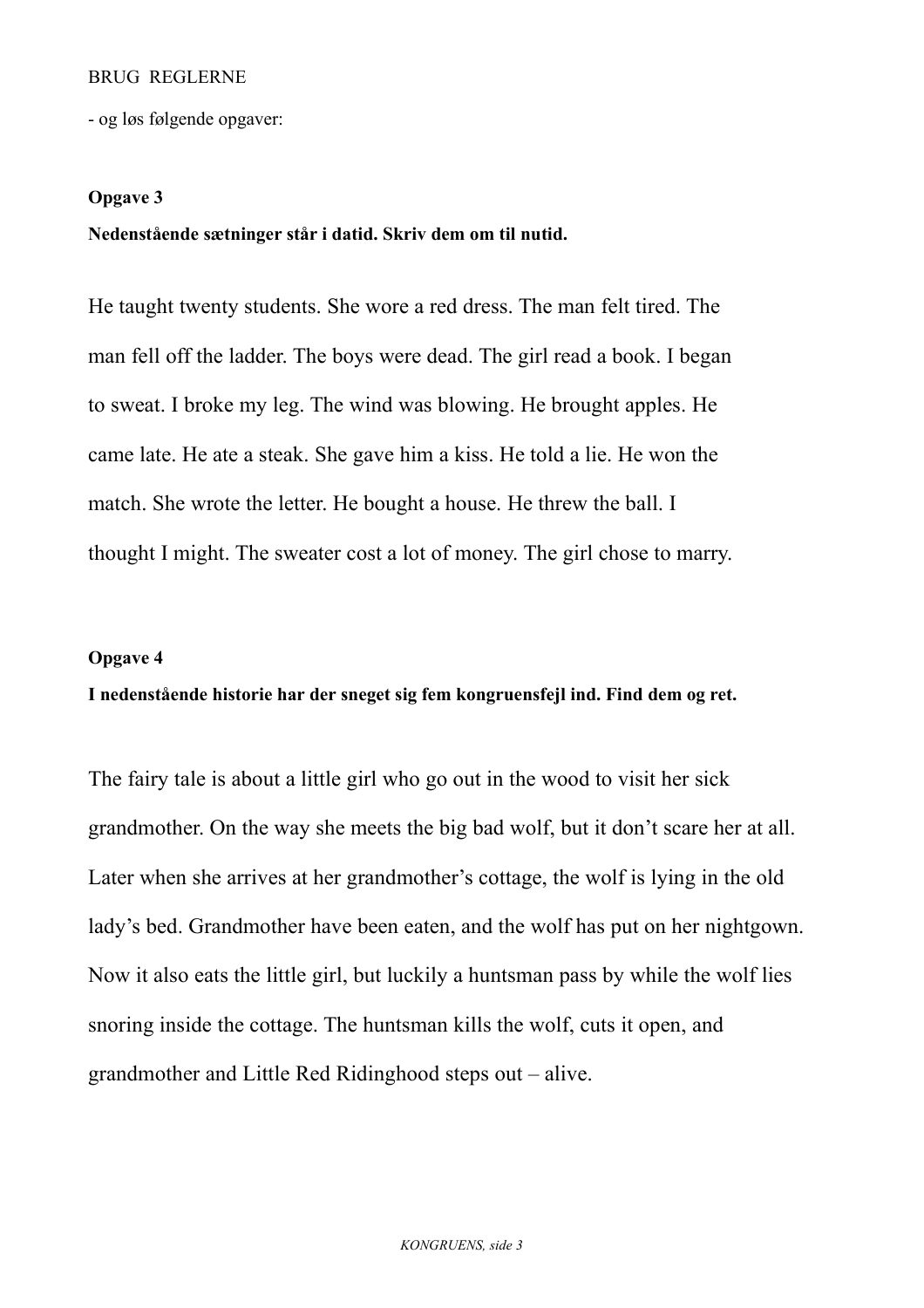# Det sværere

## I SAMMENSATTE VERBALLED SKAL DU VÆRE OPMÆRKSOM PÅ AT DET ER HJÆLPEVERBET DER BÆRER KONGRUENSEN.

Fx sætningen: "The wolf has put on her nightgown". *Has put* er førnutid, og kongruens er markeret på hjælpeverbet *to have.*

(The wolf had put *–* er førdatid*.* I datid og førdatid markerer vi jo ikke kongruens):

## **Opgave 5 Kongruens i sammensatte verballed: Førnutid. Oversæt og check i facitlisten.**

Jeg har aldrig været i Berlin. Hun har ofte været i Paris. Har I besøgt Louvre? Vi har spist aftensmad, men hun har ikke spist noget. Har hunden været alene hjemme? Den har ikke kedet sig. Børnene har leget med den.

I sætningen The Grandmother was eaten by the wolf er *to be* hjælpeverbum, fordi verballeddet er passiv – det er jo ikke bedstemorderen der spiser – hun spises! Kongruens skal markeres på to be , fordi det er hjælpeverbum.

## **Opgave 6 Kongruens i sammensatte verballed: Passiv. Oversæt og check i facitlisten**

Kagen spises af børnene. Maden bliver hurtigt spist. Moderen bliver spurgt om hun er vred. Jeg blev aldrig spurgt det spørgsmål. Hunden bliver bragt til dyrlægen.

I sætningen *Grandmother has been eaten* finder vi to hjælpeverber: *to have* fordi verballeddet står i førnutid og to be fordi verballeddet står i passiv (det er jo ikke bedstemor, der spiser – hun spises). Kongruens markeres på første del af verballeddet, på første hjælpeverbum; altså *has* (og ikke have).

# **Opgave 7 Kongruens i sammensatte verballed: Førnutid og Passiv. Oversæt og check i facitlisten**

Prinsen er blevet lovet et kongerige. Jeg er ikke blevet lovet noget. Prinsessen er blevet sendt udenlands. Dronningen er ikke blevet spurgt. Kongen er blevet kaldt en idiot. Folk er blevet holdt udenfor beslutningsprocessen.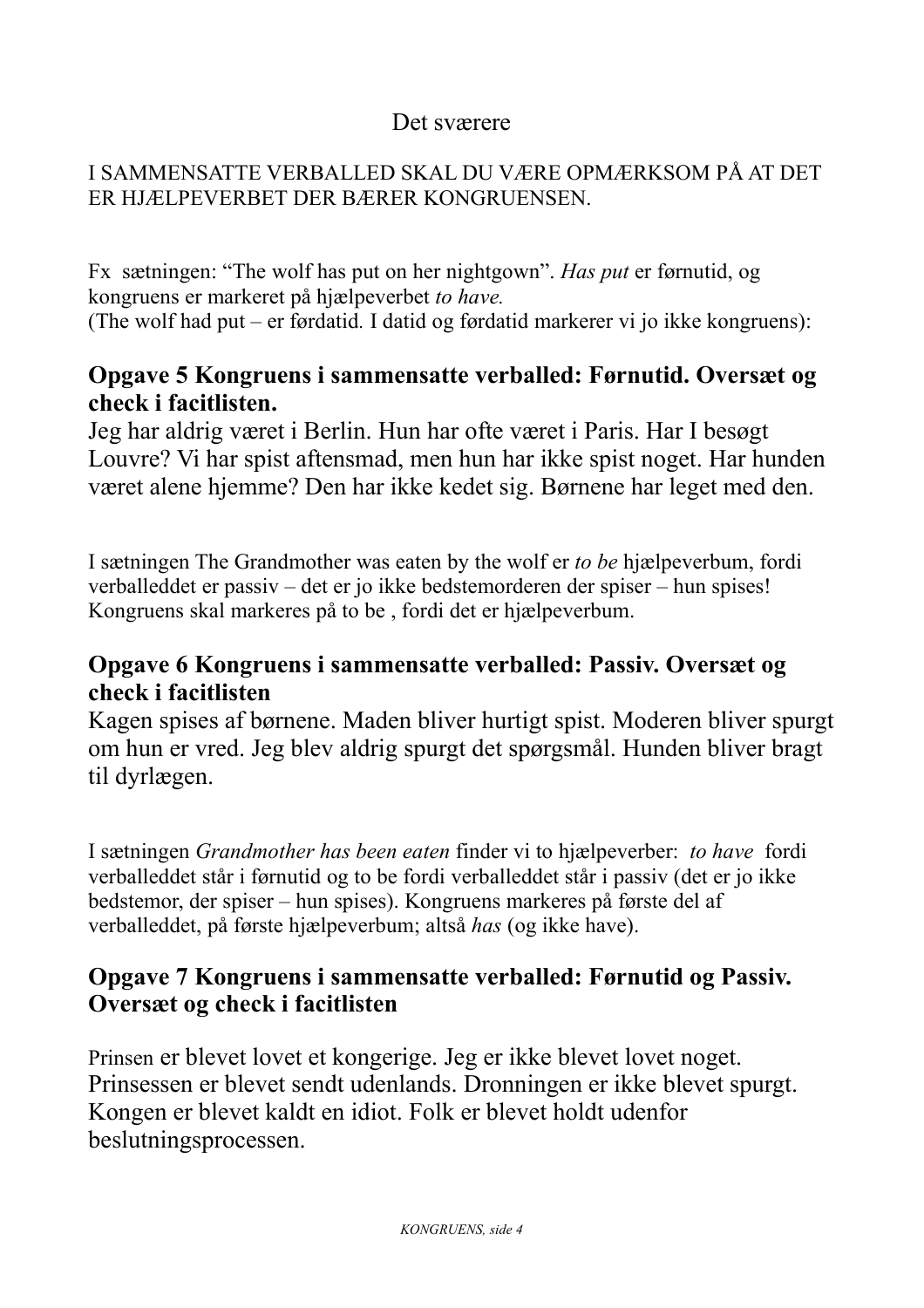# **UTÆLLELIGHED**

De fleste ord – på både dansk og engelsk – er tællelige: cat, bridge, house, idea,…

Det betyder at:

- a) De kan tælles: **one** cat, **two** cats
- b) De kan sættes i flertal med –s: cat cat**s**
- c) I ental forbindes de med ubestemt artikel**: a** cat, **an** idea

Mange ord er utællelige på begge sprog: sand/sand, water/vand, rice/ris.

- a) De kan ikke tælles: one rice, two rices
- b) De kan ikke sættes i flertal: sand sands
- c) De kan ikke forbindes med ubestemt artikel: a water

På engelsk er MONEY utælleligt. Du kan altså ikke sige: two money eller moneys eller a money.

På engelsk er disse ord utællelige: MONEY – NEWS – INFORMATION – FURNITURE – ADVICE. (Lær dem udenad!) De er tællelige på dansk: **to** møbler – nyhed**er** – **et** råd, men altså utællelige på engelsk.

Utællelige substantiver kan forbindes med: *Some* og *any* og *the*, *this*, *that.* Mængde angives med *Much*, *a lot of/lots of* og *(a) little.*

Some money, any news, the information, much furniture, a lot of advice, little money.

**Grammatisk er de ental og har altså verballeddet i ental: The rice** *is* **ready. Here** *is* **the nine o'clock news. Money** *is* **scarce.**

Der refereres derfor til disse ord med *it.*

Skulle man alligevel få brug for at tælle dem eller sætte dem i flertal, foranstilles fx:

| A piece of furniture    | a drop of water                      | one item of news |
|-------------------------|--------------------------------------|------------------|
| Two pieces of furniture | two drops of water two items of news |                  |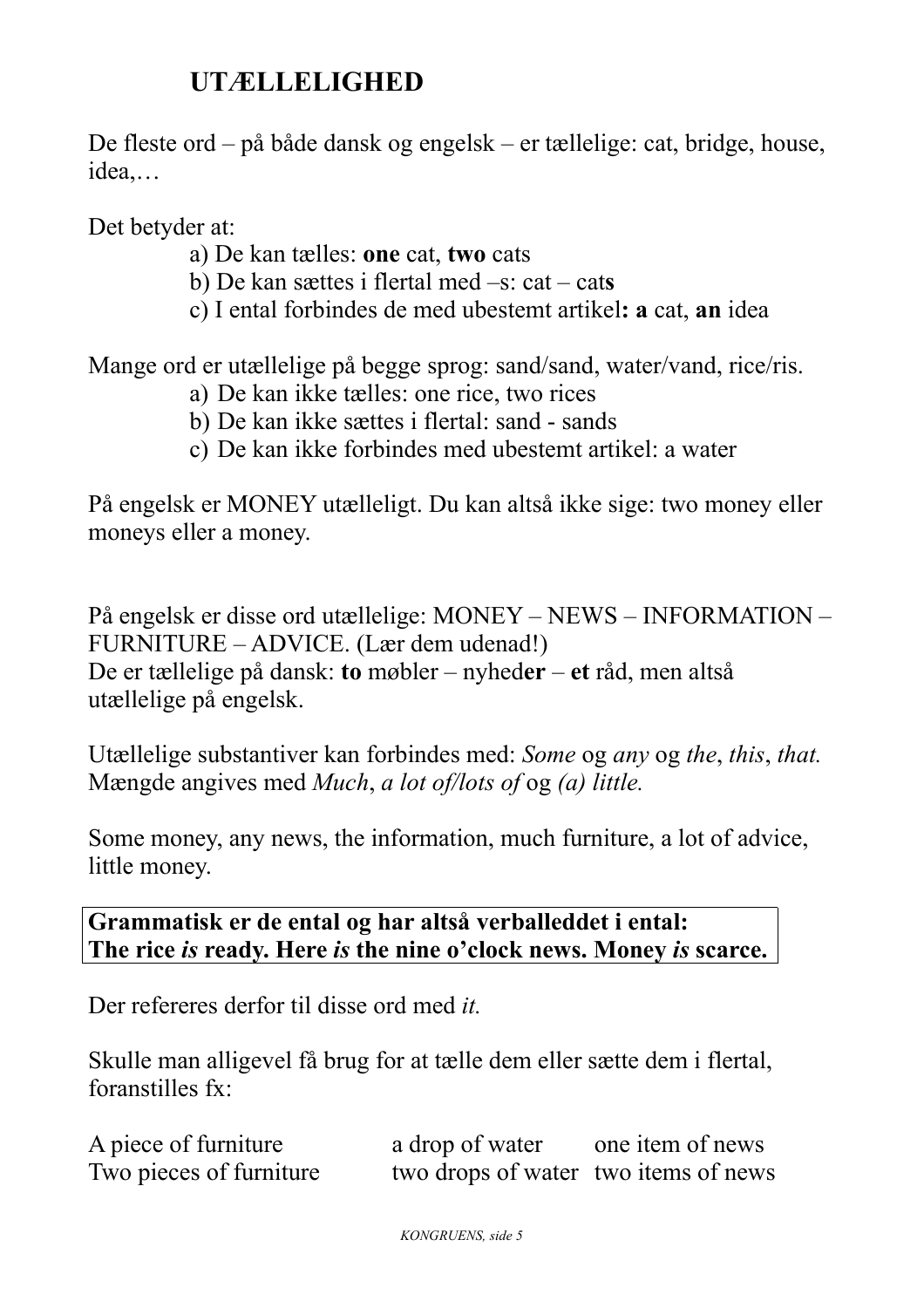# **Opgave 8 Utællelighed. Oversæt og check i facitlisten**

Der er kun få penge på min bankkonto, men John siger at han har gode nyheder til mig. Han nægter at fortælle mig om dem, fordi han ikke er helt sikker. Jeg tror det har noget at gøre med de møbler han prøver at sælge for mig. Måske er det endelig lykkedes ham at sælge dem. Jeg har også modtaget nye oplysninger om mit banklån. Hvis de er korrekte, skylder jeg banken mange penge. I går råbte John:" Hvor er pengene?" og jeg svarede:"De ligger på bordet!"

Mine forældre gav mig engang et godt råd. Faktisk gav de mig to gode råd. De sagde at penge ikke er alt og at møbler er dyre.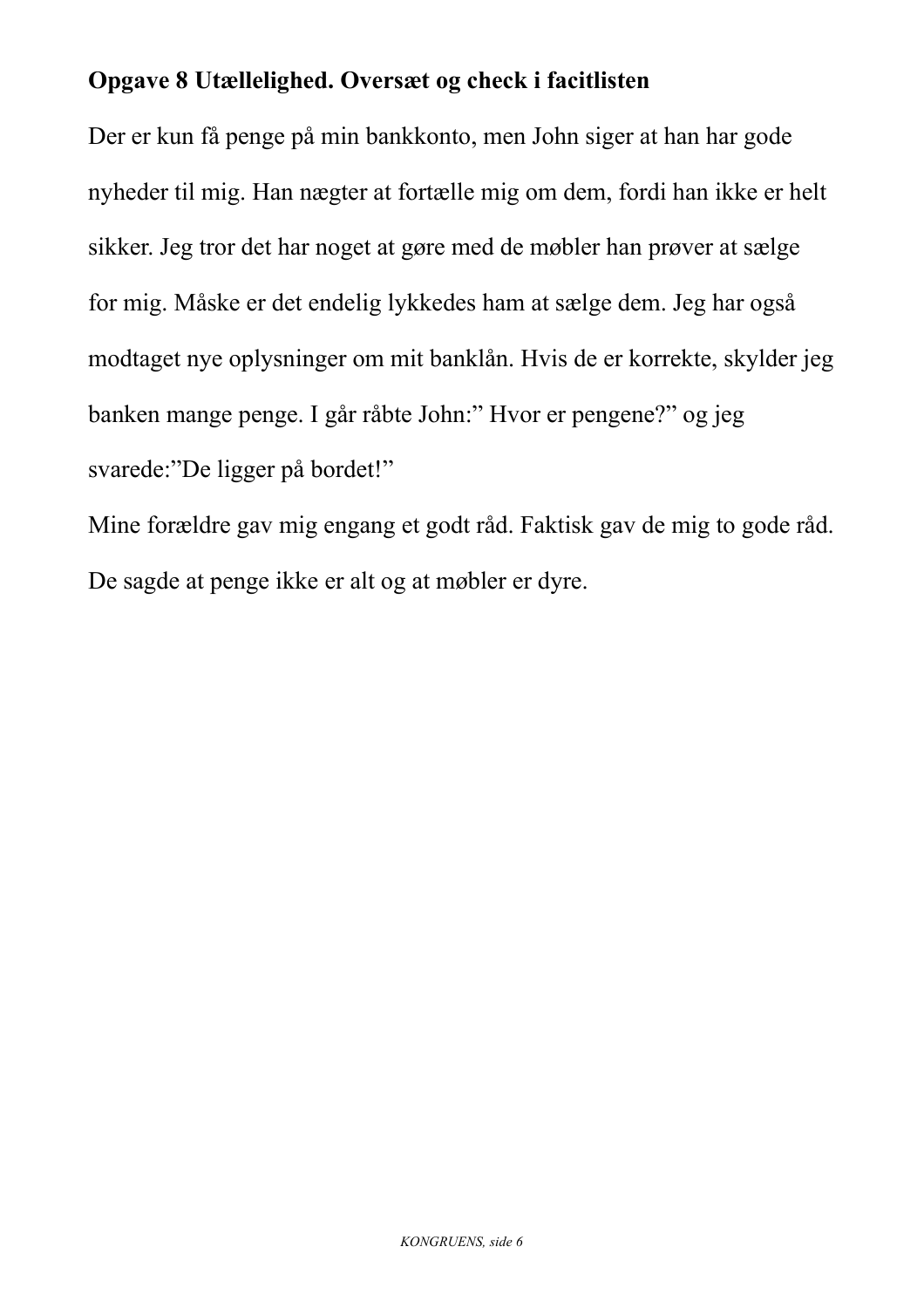## **FACITLISTE**

### Opgave 1

- 1. She **loves** horses. I **hate** to ride them myself. Horses **bite.**
- 2. The son **is** not here yet, but the daughters **are.**
- 3. The little old lady with the two handbags **has** just crossed the street.
- 4. We **like** to win, but they **love** it.
- 5. The parents **think** the son **is** a good boy, but the police **don't** agree.
- 6. A lot of books **have** been stolen. People **are** not so honest anymore.
- 7. The man who **loves** Dry Martini **is** called James Bond.
- 8. Women who **hate** James Bond **are** crazy.
- 9. **Has** anyone heard from Joe? Nobody **seems** to have heard from

him for a long time.

10. There **are** a lot of rumours going around. Some of them **are** true. I **hope** everybody **knows** that he **has** been missing.

- 11. The Prince and the Princess **are** going to open the new town hall.
- 12. She **is** the only person who **trusts** me. There **is** a lot of mistrust in the world today
- 13. Official figures, which **have** been published recently, **have** turned out to be incorrect.
- 14.The Johnsons next door **are** noisy people. The police often **come** by to calm them down.
- 15. Some of his ramblings **are** pure nonsense, but some of it **makes** sense.
- 16. The teacher, not his pupils, **is** absent. But nobody **minds. Do** you?
- 17. Women **work** more than men, who generally **don't** work at all

### FACITLISTE TIL KOLLEKTIVER

Opgave 2

- 18. The herd were running in all directions
- 19. The Liverpool Team has just won the Cup again
- 20. The Government has done everything possible
- 21. The Government were discussing the issue throughout the night

## FACITLISTE TIL SÆTNINGER I NUTID

Opgave 3

He **teaches** twenty students. She **wears** a red dress. The man **feels** tired. The man **falls** off the ladder. The boys **are** dead. The girl **reads** a book. I **begin** to sweat. I **break** my leg. The wind **is** blowing. He **brings** apples. He **comes** late. He **eats** a steak. She gives him a kiss. He **tells** a lie. He **wins** the match. She **writes** the letter. He **buys** a house. He **throws** the ball. I **think** I **may**. The sweater **costs** a lot of money. The girl **chooses** to marry.

## FACITLISTE TIL RØDHÆTTE

Opgave 4

a little girl who **goes** … it **doesn't** scare her … Grandmother **has** been eaten … a huntsman **passes** by … grandmother and Little Red Ridinghood **step** out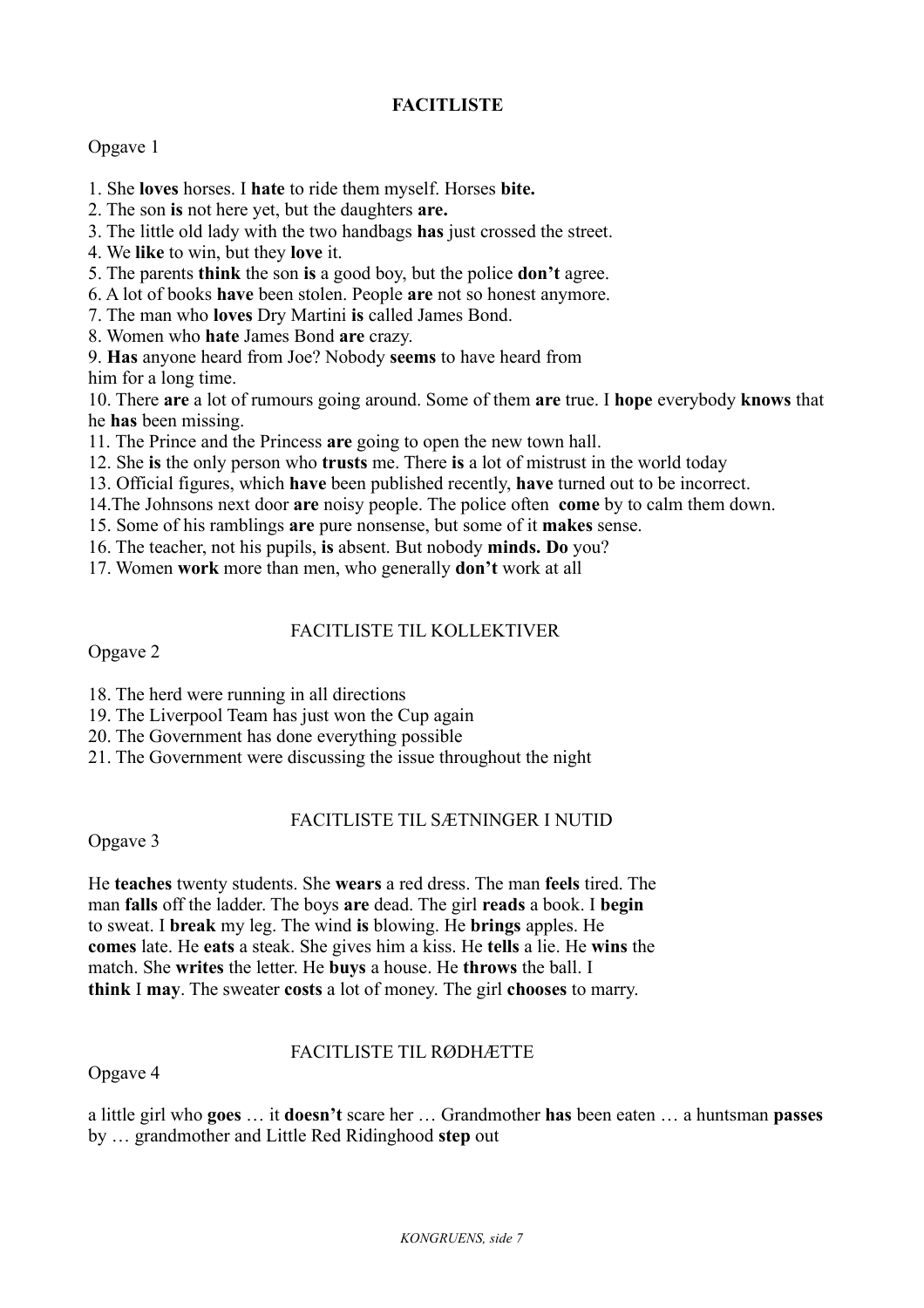### FACITLISTE TIL SAMMENSATTE VERBALLED

Opgave 5

I have never been to Berlin. She has often been in Paris. Have you visited the Louvre? We have eaten/have had dinner, but she hasn't eaten/hasn't had anything. Has the dog been left home alone? It has not been bored. The children have played with it.

### FACITLISTE TIL SAMMENSATTE VERBALLED

Opgave 6

The cake is eaten by the children. The food is eaten quickly. The mother is asked if she is angry. I was never asked that question. The dog is taken to the Vet.

### FACITLISTE TIL SAMMENSATTE VERBALLED

Opgave 7

The Prince has been promised a kingdom. I have not been promised anything. The Princess has been sent abroad. The Queen has not been asked. The King has been called an idiot. People have been left out in the decision making.

### FACITLISTE TIL UTÆLLELIGHED

Opgave 8

There **is** only **little** money on my bankaccount, but John says that he has good news for me. He refuses to tell me about **it**, until he is absolutely certain. I think it has to do with **the furniture** he is trying to sell for me. Perhaps he has finally succeeded in selling **it.** I have also received new **information** about my bankloan. If **it** is correct, I owe the bank **a lot of money/much money.** Yesterday John shouted, " Where **is** the money?" and I answered, "**It** is on the table!" My parents once gave me **some good advice/a piece of good advice**. Actually they gave me **two pieces of good advice**. They said that money **is** not everything and that furniture **is** expensive.